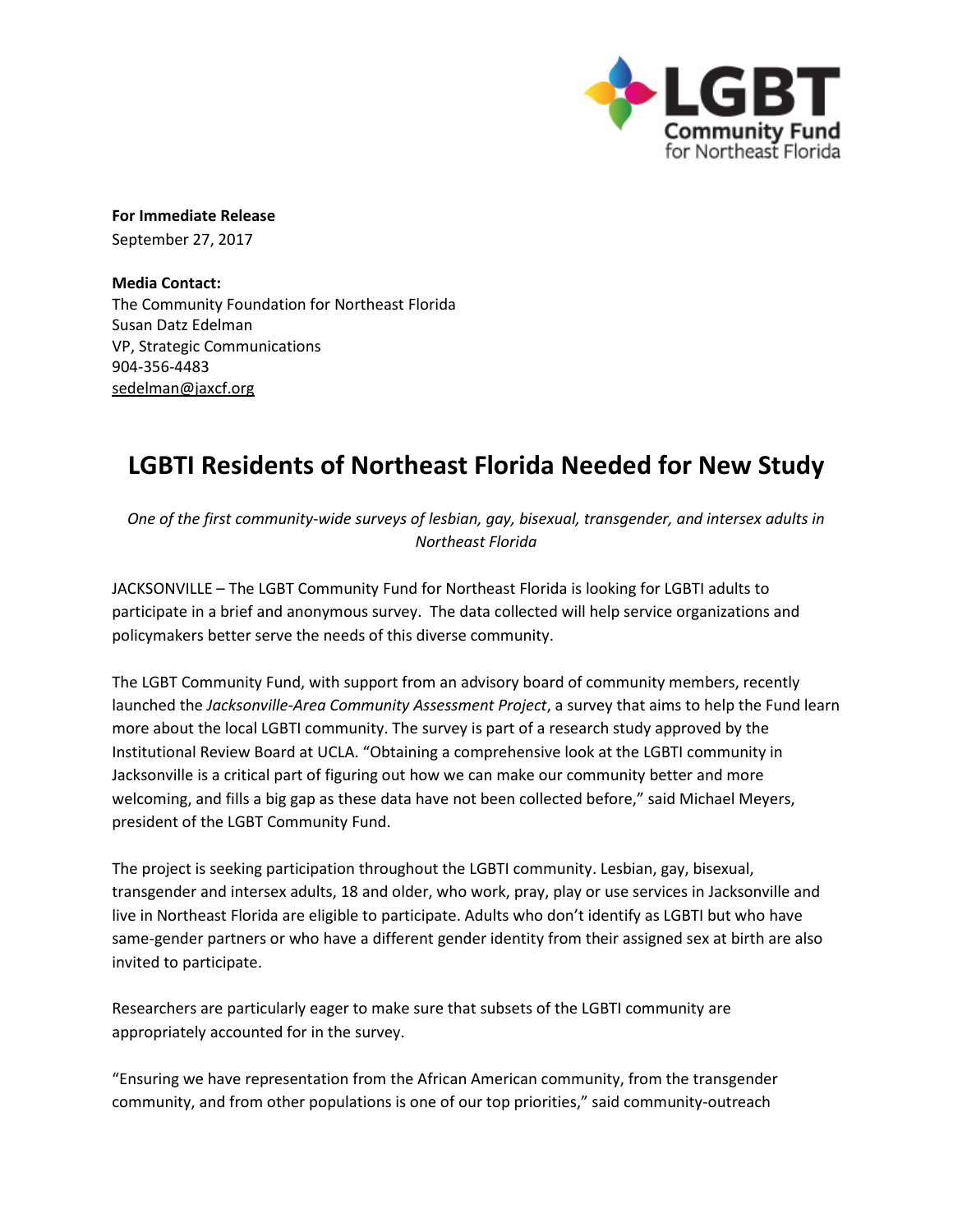assistant Ian Cleary. "We are committed to recruiting a diverse group of participants, so we can talk about the many different parts of our community."

Hundreds of LGBTI residents have already participated in the survey, which is available online at [neflcommunity.com,](https://acsurvey.qualtrics.com/jfe/form/SV_81RoVcY4GMTrxZP) a secure website for research studies, hosted at the University of California, Los Angeles. Paper copies of the survey are available at the offices of JASMYN (923 Peninsular Pl, Jacksonville, FL) and ElderSource (10688 Old St. Augustine Rd, Jacksonville, FL). Copies of the paper surveys should be returned by mail in the pre-addressed, stamped envelope provided with the survey.

Robust data on the identity and experiences of LGBTI people in Northeast Florida do not exist currently. Data collected in the survey will provide information on a number of issues, including participants'

- Experiences of discrimination
- Health
- Socioeconomic status
- Views of the local community
- Identity as an LGBTI person

Nat Glover, president of Edward Waters College, said that he supports the survey and that the results can be central to determining progress for the Jacksonville community going forward. He reiterated the importance of having robust participation from the entire community, including the African American LGBTI community, to ensure a diversity of experiences and views is reflected in the data.

"Even with the meaningful work that local service organizations, like JASMYN, are already doing, this kind of data will be fundamental to efforts to further improve the lives of LGBTI people in our community," said Dan Merkan, Director of Policy at JASMYN.

Nina Waters, president of The Community Foundation for Northeast Florida, underscored the timeliness of this study.

"I'm so pleased that the LGBT Community Fund's leadership has pursued this," she said. "This information is even more important today, with the recent adoption of the Human Rights Ordinance in Jacksonville."

Contact Susan Edelman, VP of Strategic Communications at the Community Foundation for Northeast Florida at sedelman@jaxcf.org, for referrals to the research team, interviews or copies of the recruitment materials, including digital advertisements.

A team of local outreach assistants are available for interview and comment.

• Ian Cleary, Outreach Assistant for the Transgender Community